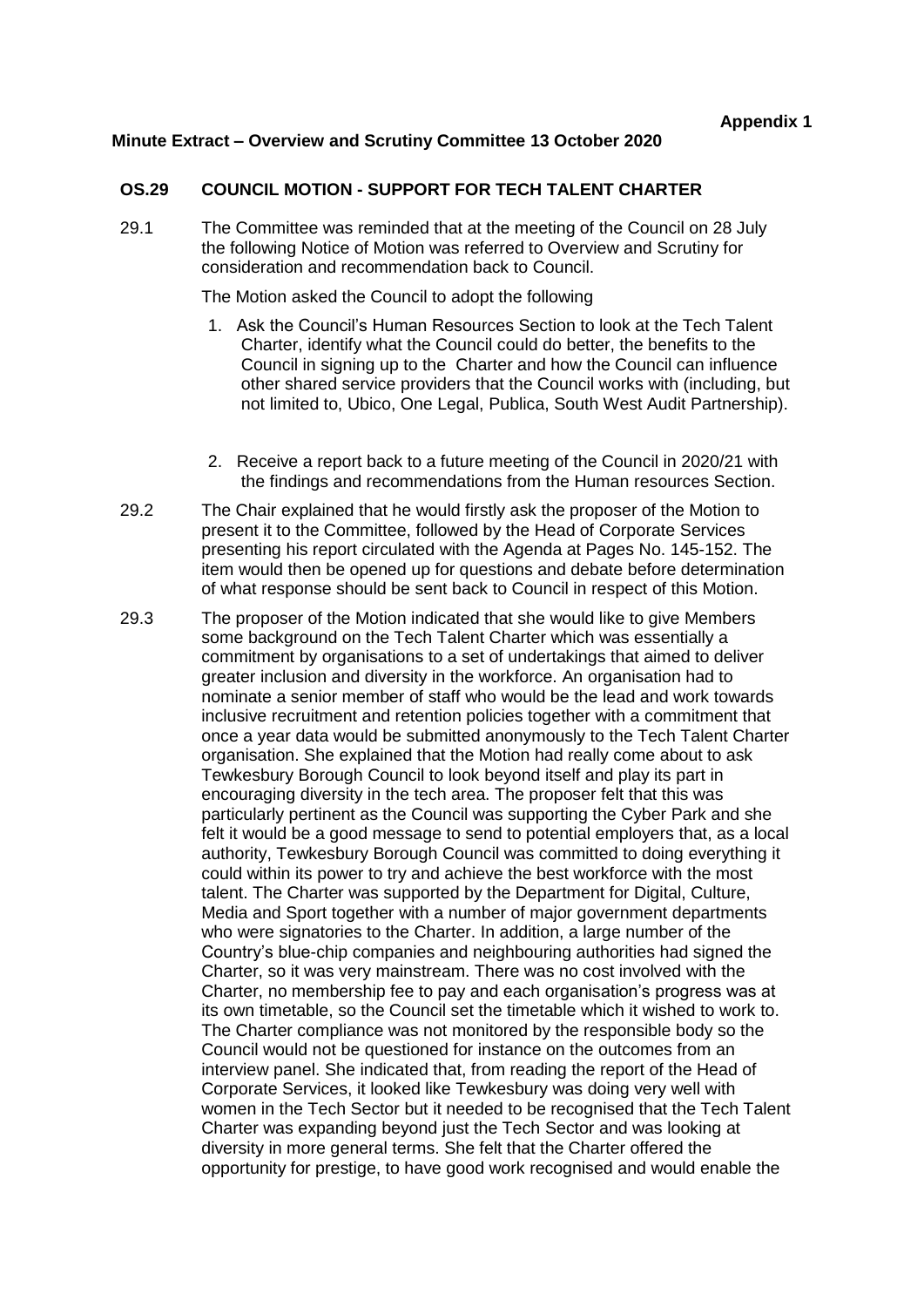Council to scrutinise from within to see if there was anything more that could be learnt about diversity and inclusion. In conclusion, she urged Members to support the signing of the Charter which would be a good badge that demonstrated the Council's commitment to equality and diversity and she asked that Members approach this matter with an open mind.

29.4 The Head of Corporate Services presented his report which contained some background research he hoped would aid the Committee's consideration of the Motion. He drew attention to Paragraph 3.1 which stated that, as at 16 September, 544 organisations had signed the Charter, predominantly from the private sector but a few neighbouring Councils, including Cheltenham, Cotswold, Forest of Dean and West Oxford. A Board of Directors was in place to oversee the Charter but, again, the representation was dominated by the private sector. Paragraph 4.1 of the report set out some points that Members may find pertinent in discussing the Motion and, as had been stated earlier by the proposer of the Motion, it was very positive that the percentage of females in the Council's IT and Business Transformation Teams were significantly above the national figure of 17%. However, the Motion went beyond just signing the Charter as it referred to influencing other shared service providers two of which, namely Publica and the South West Audit Partnership, the Council had no relationship with and therefore would be unable to exercise any influence over them. In terms of One Legal as the Council was the lead in this partnership the staff fell within the Council's human resources and equality policies. In respect of Ubico, the contract with the Council required adherence to equality and diversity practices and policies and the Committee received an annual performance report from that organisation which could include relevant data in this area if required. The Motion also referenced the fact that the influencing of other service providers should not be limited to these partnerships and the Head of Corporate Services indicated that, if Members were to accept this, Officers would need a steer on what other partnerships should be included. Again as indicated by the proposer of the Motion, the Charter was derived from the Tech Sector but as reference was made to other partnerships this broadened the scope beyond the ICT Sector as none of the partnerships referenced were from that sector. With regards to preparing a report for Council, the Head of Corporate Services suggested an alternative in that equality and diversity data relevant to the Tech Charter could be included in the Workforce Development Strategy which was considered by the Overview and Scrutiny Committee on an annual basis and was due to be presented at the next meeting in November. In conclusion, initial feedback from the HR team had been that signing the Charter would not have a significant impact on resource and could be seen as a badge of the Council's commitment for continued positive work around equality and diversity based on the caveat that the Council simply signed the Charter and updates were provided through the Workforce Development Strategy.

29.5 During the debate that ensued, a Member indicated that diversity and inclusion was recognised throughout the Workforce Development Strategy and particular reference was made to Page No.10 of the Strategy which stated that the effectiveness of these issues were regularly tracked and reviewed. On this basis he asked the proposer of the Motion whether she had been aware of this when proposing the Motion. The proposer of the Motion indicated that she felt the Motion was about looking beyond Tewkesbury Borough Council with the authority playing its part and contributing to get more women involved in the Tech industry across the board and raising the profile; nationally women did not have a very high profile in the Tech industry yet they made up 50% of the talent in the Country and she felt it was important to make use of all the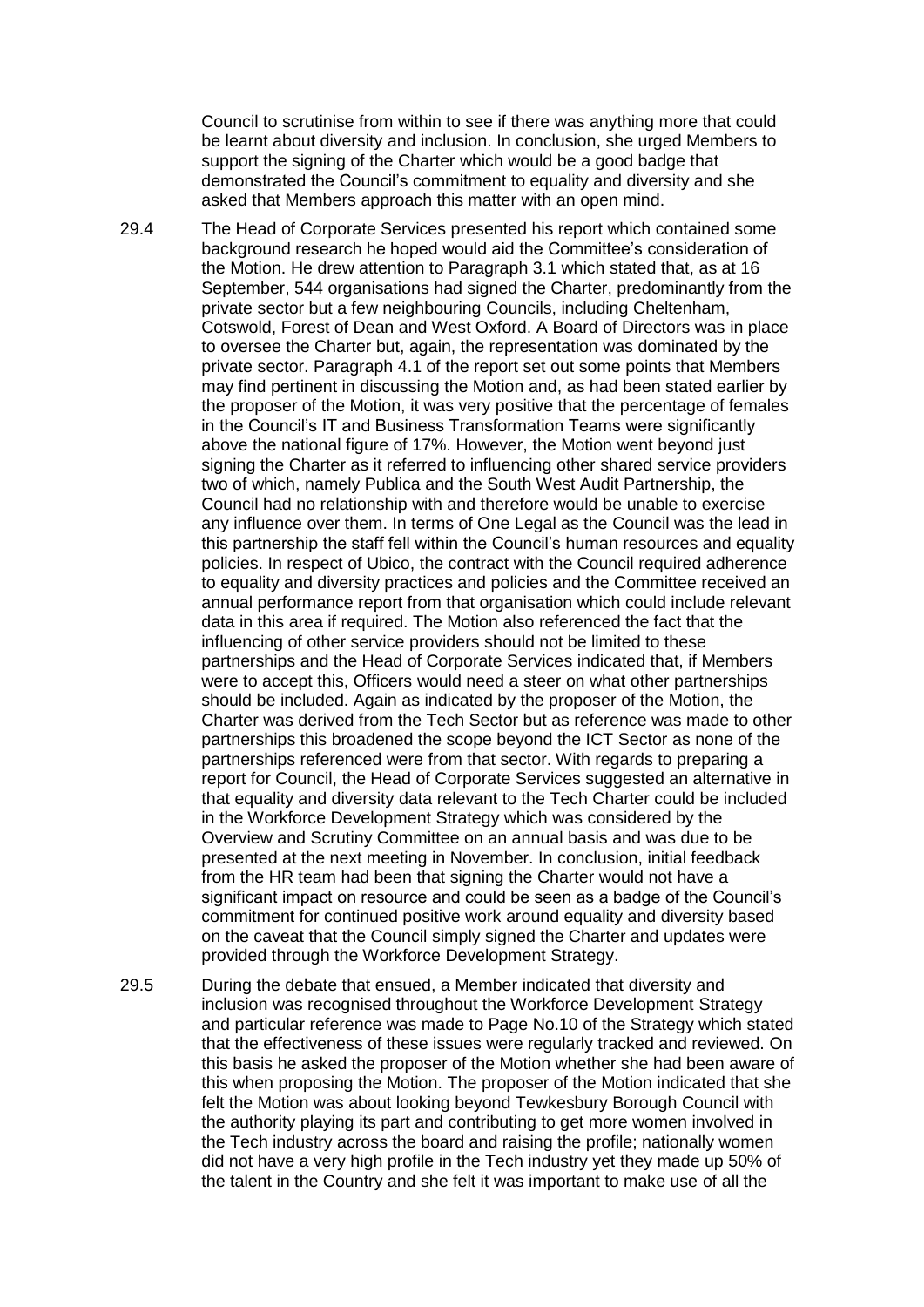talent available. Upon receiving confirmation that the proposer was aware of the content of the Workforce Development Strategy, the questioner asked why the proposer of the Motion appeared to be concentrating on specifically females. He was aware that this Motion was almost word for word the same as one put to Cheltenham Borough Council but with a paragraph missing which covered other under-represented Groups such as Lesbian, Gay, Bisexual and Transgender (LBGT), Black, Asian and Minority Ethnic (BAME), the disabled and those with mental illness. He also referred to the fact that the Chief Executive of the Board responsible for the Tech Talent Charter had stated that if only white middle class women were brought into the industry that was not diversity. Again, he asked the proposer of the Motion if she was aware of this and specifically why the Motion focused on females only. The proposer of the Motion indicated that she would be happy with more diverse policies across the board she was not saying that it was particularly only women, she indicated that she was only asking the Council to sign up to the Charter and the aspirations of the organisation responsible for it. Other Members spoke about their concerns that the Motion was focussed on women, despite the fact that the Council's statistics were very good with over 37% of the ICT team and over 50% of the Business Transformation team being female. The view was expressed that the Motion was not about diversity it was concentrating on females and by pushing one group forward other groups such as LGBT and BAME were automatically pushed back. Some Members agreed that the focus and wording of the Motion was not appropriate and were of the view that it should be withdrawn as it was just looking to promote one group to the detriment of other groups. One Member stated that he disagreed with this view as he believed that the Motion was about equality of the sexes and race, religion etc. did not factor into this. Further questions were asked about the time commitment involved with the Charter which covered just eight people at the Council. Whilst it was acknowledged that signing the Charter involved a negligible amount of time Members were advised that the Chief Executive of the Tech Talent Charter was on record saying that organisations had been required to leave as they had not complied with the requirements of the Charter. In response to a question about whether the proposer was aware of how much time would be involved with the Charter requirements, she indicated that she was not but the Motion requested further information on the work involved and the report now before Members indicated that signing the Charter would have little impact on resources. It was stressed that the question was about compliance with the requirements of the Charter in terms of attending meetings, preparing data, exchanging views etc. not simply signing a document. The Member was of the view that the resource implications could not be justified in respect of such a small area of the Council's business that already exceeded national expectations in terms of the gender split. He maintained that the Charter was aimed at the Tech Sector, companies like Hewlett Packard and the Royal Bank of Scotland that had hundreds of Tech Staff and, whilst he had nothing against the Charter, he was a consultant in the IT field and a member of the British Computer Society, which was a signatory of the Charter, he did not think that it was appropriate for Tewkesbury Borough Council which had a very small number of IT staff. In addition, he felt that the Motion was poorly written, was very woolly, and, in his opinion, its contents and scope had no worth. Some Members disagreed with the views expressed about the Tech Talent Charter not recognising all sectors of the community as opposed to just women and could see no problem with signing the Charter; the Council was not being asked to spend any money nor commit huge resources, other authorities locally had signed up to the Charter and their teams would be of a similar size if not smaller than Tewkesbury's